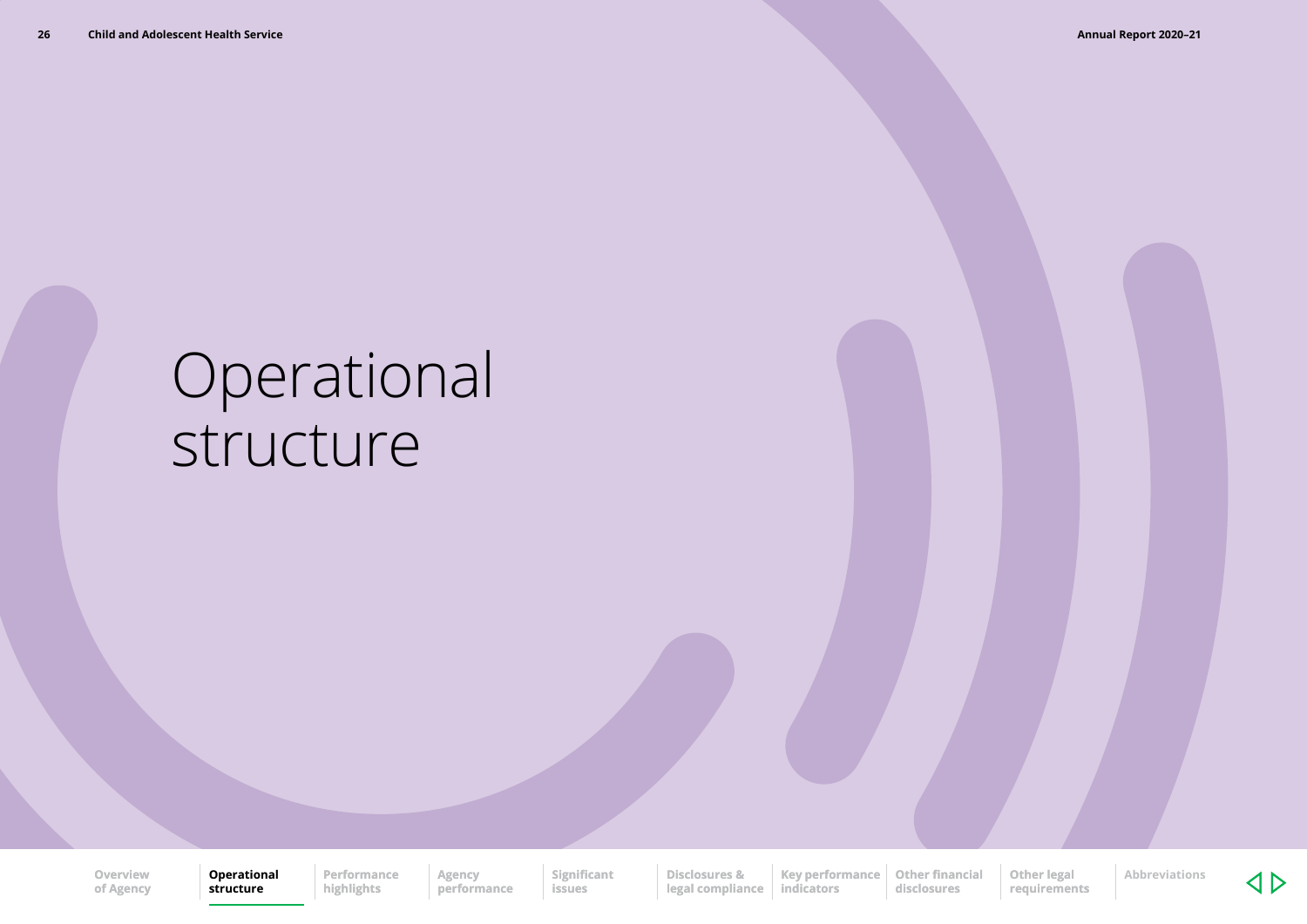# Legislation

#### **Enabling legislation**

The Child and Adolescent Health Service (CAHS) was established as a Board governed health service provider in the Health Services (Health Service Provider) Order 2016 made by the Minister for Health under section 32 of the *Health Services Act 2016*. CAHS is responsible to the Minister for Health and the Director General of the Department of Health (System Manager) for the efficient and effective management of the organisation.

#### **Accountable authority**

The CAHS Board was the accountable authority for CAHS in 2020–21.

#### **Responsible Minister**

CAHS is responsible to the Minister for Health, the Hon Roger Cook MLA.

**Overview of Agency** **Operational structure**

**Performance highlights**

**Agency performance issues**

**Significant** 

**Disclosures & legal compliance**

**Key performance indicators**

**Other financial disclosures Other legal requirements**

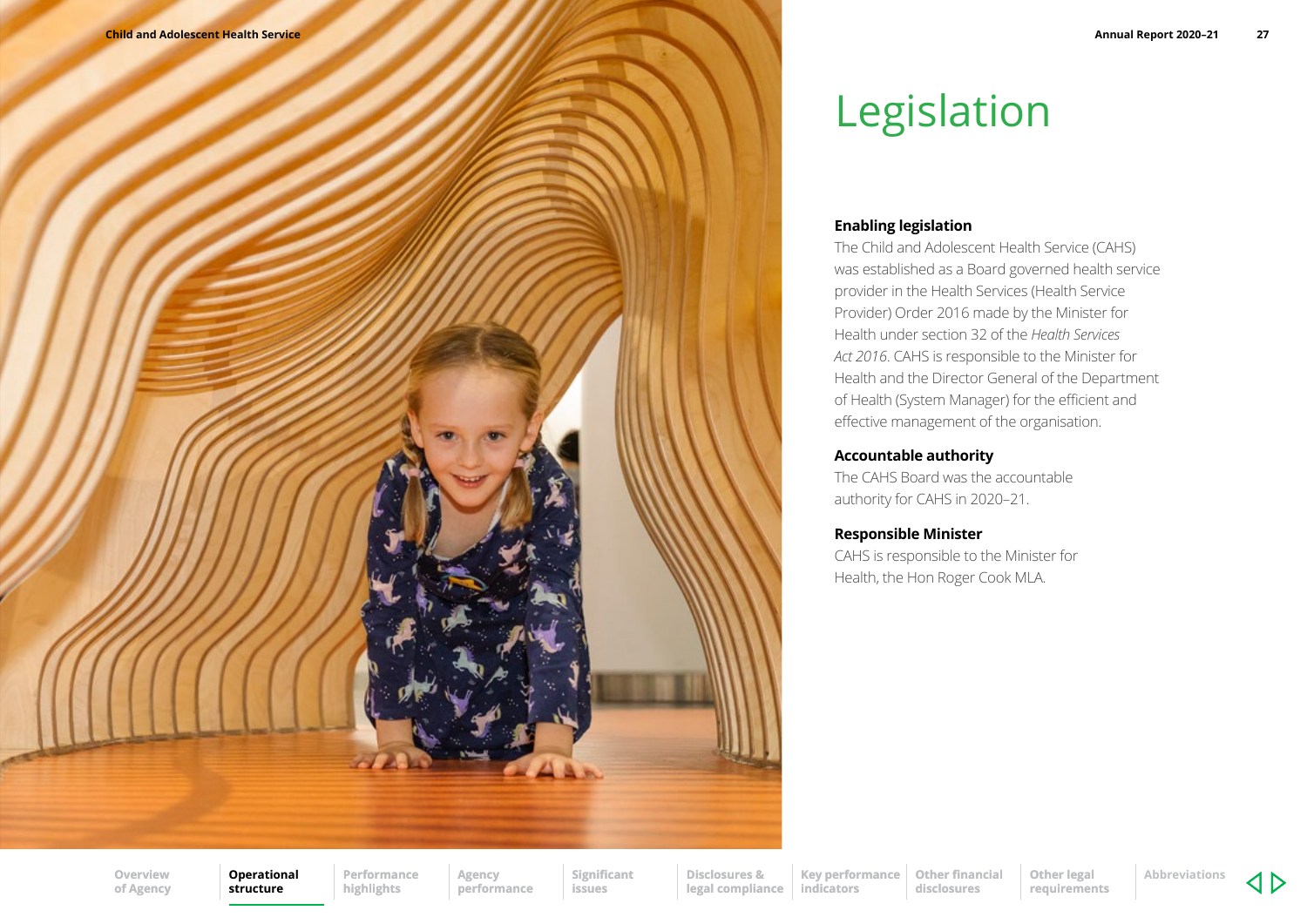### CAHS Management Structure 2020–21



**Overview of Agency** **Operational structure**

**Performance highlights**

**performance Significant issues**

**Agency** 

**Disclosures & legal compliance**

**indicators**

**Key performance Other financial disclosures**

**Other legal requirements**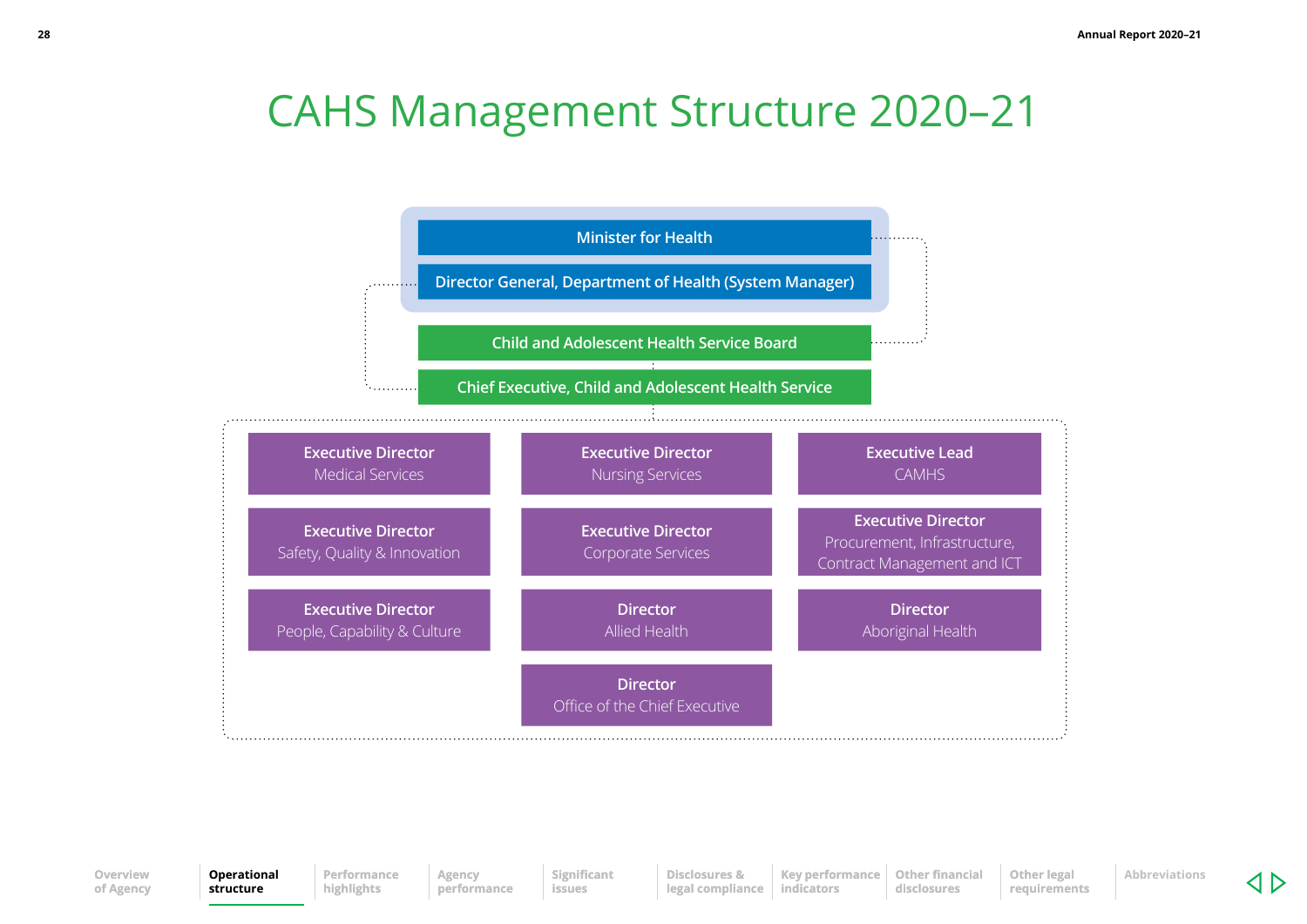## Senior officers



**Child and Adolescent Health Service Chief Executive Aresh Anwar** 1 July 2020 – 14 February 2021 19 April 2021 – 30 June 2021



**Nursing Services Acting Executive Director Terri Barrett** 15 February 2021 – 30 June 2021



**Allied Health Director Emma Davidson** 1 July 2020 – 30 June 2021

**Aboriginal Health**

**Director Mel Robinson**



**Child and Adolescent Health Service Acting Chief Executive Simon Wood** 15 February 2021 – 18 April 2021

**Medical Services Executive Director** 1 July 2020 – 14 February 2021 19 April 2021 – 30 June 2021

**Acting Executive Director**

15 February 2021 – 18 April 2021

15 February 2021 – 30 June 2021

1 July 2020 – 14 February 2021

**Medical Services**

**Louise Houliston**

**Executive Lead Katie McKenzie**

**Nursing Services Executive Director**

**CAMHS**



**Safety, Quality and Innovation Executive Director Mary Miller** 1 July 2020 – 30 June 2021



**Corporate Services Executive Director Tony Loiacono** 1 July 2020 – 30 June 2021



**Procurement, Infrastructure, Contract Management and ICT Executive Director Danny Rogers** 1 July 2020 – 30 June 2021



**People, Capability and Culture Executive Director Valerie Jovanovic** 1 July 2020 – 30 June 2021



**Overview of Agency**

**Operational structure**

**Performance highlights**

**Agency performance**

**Significant issues**

**Disclosures & legal compliance**

**Key performance indicators**

**Other financial disclosures Other legal requirements** **Abbreviations**

A D



**Office of the Chief Executive Acting Director Joanne Mizen** 1 July 2020 – 30 June 2021

12 October 2020 – 30 June 2021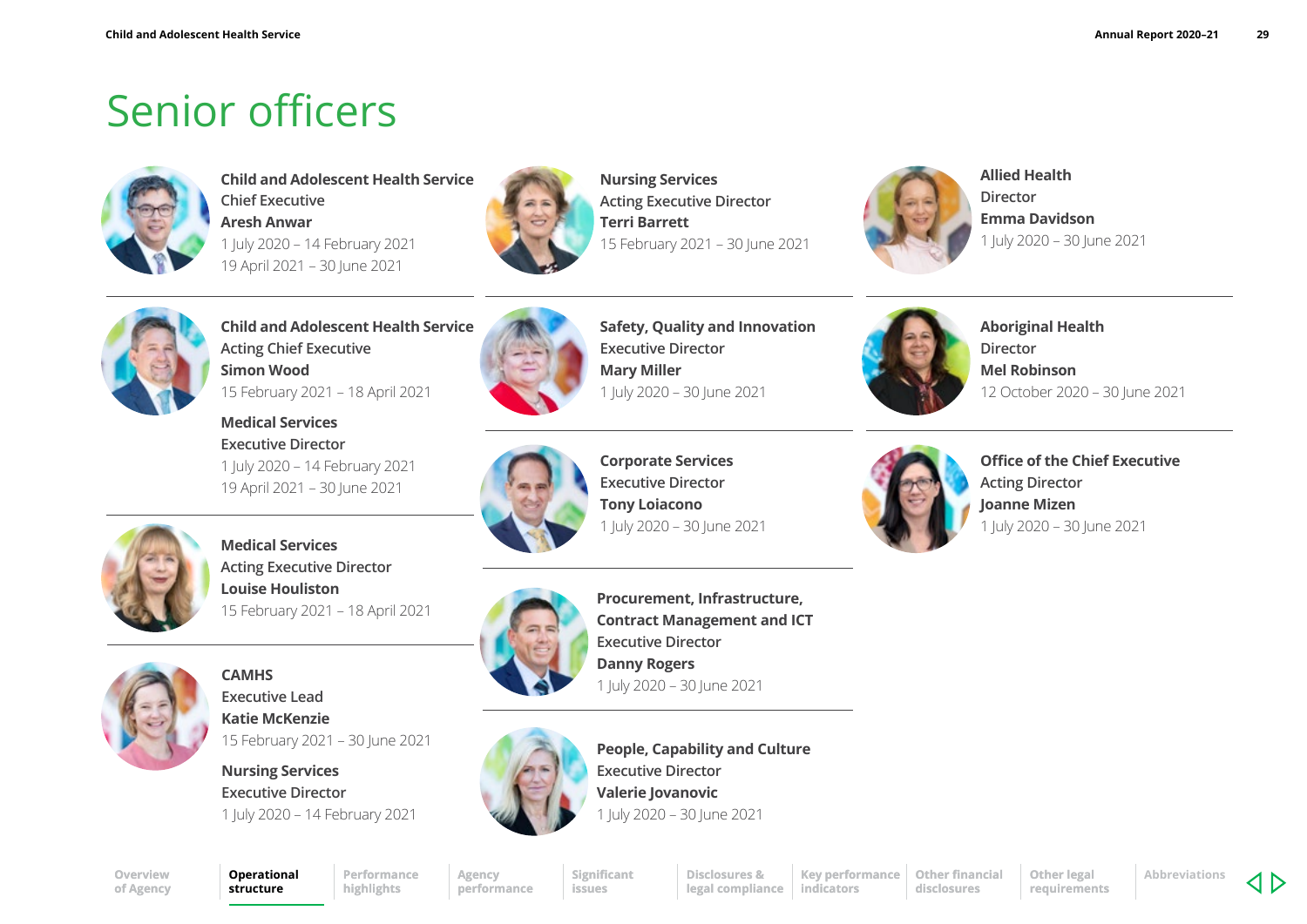

### About CAHS

The Child and Adolescent Health Service (CAHS) is proud to be the leading service provider for paediatric healthcare in Western Australia, as the state's only dedicated health service for infants, children and young people. CAHS is made up four service areas: Neonatology, Community Health, Child and Adolescent Mental Health Services (CAMHS), and Perth Children's Hospital (PCH).

Our health service is uniquely positioned to ensure all children get the best start in life and receive the best possible care. Our services are delivered at PCH and across a network of more than 160 community clinics across the metropolitan area, ensuring the many aspects of care we provide are accessible close to where children and families live.

**Overview of Agency** **Operational structure Performance highlights**

**performance Significant issues**

**Agency** 

**Disclosures & legal compliance**

**Key performance indicators**

**Other financial disclosures**

**Other legal requirements**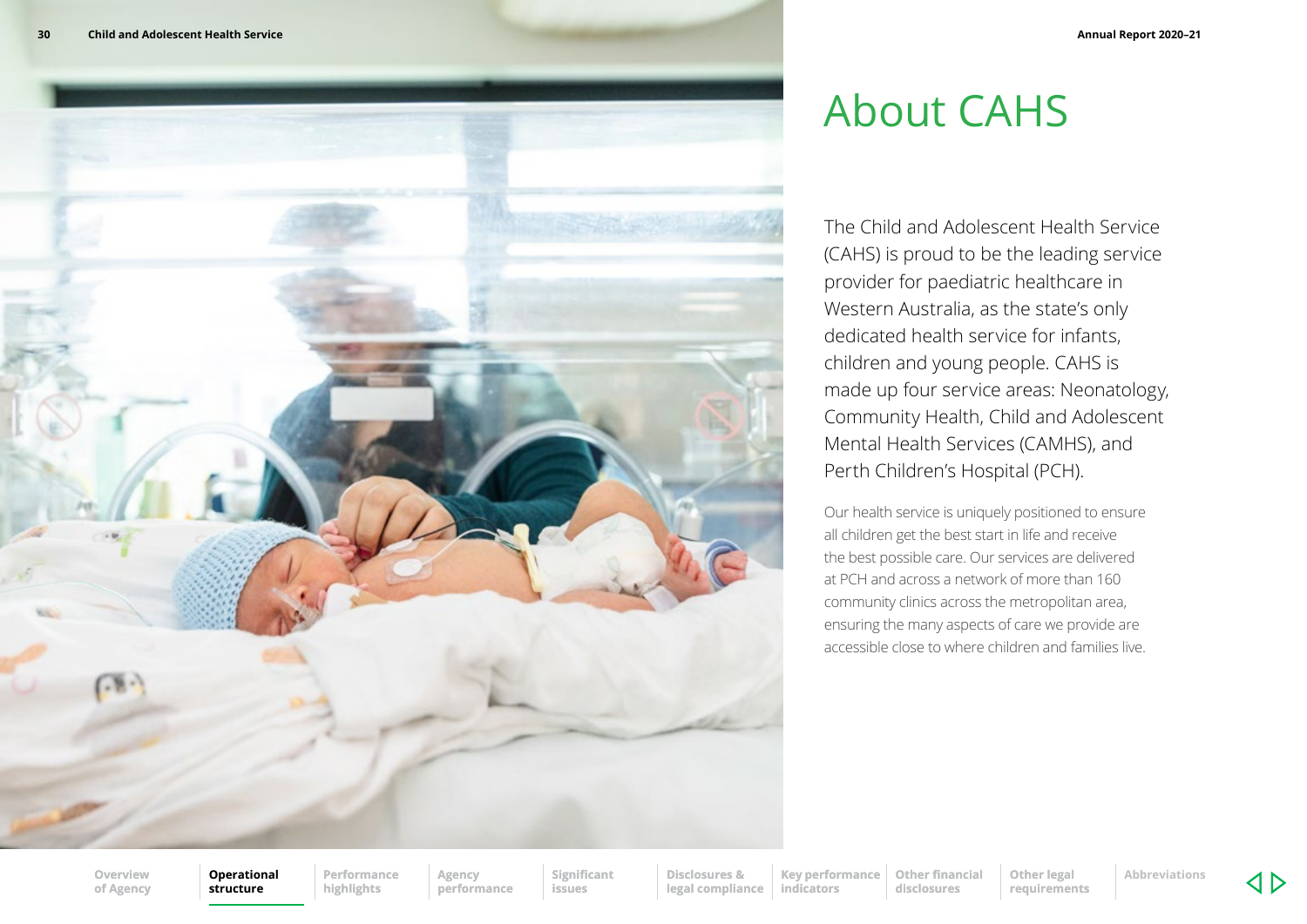At CAHS, we strive to exemplify six core values: compassion, collaboration, respect, equity, accountability and excellence in all we do as we work toward our vision of *healthy kids, healthy communities*. Our strategic objectives provide a clear direction for our core services, and a focus for continuous quality improvement, excellence and innovation:

- **1. Care for children, young people and families**
- **2. Value and respect our people**
- **3. Provide high-value healthcare**
- **4. Promote teaching, training and research**
- **5. Collaborate with our key support partners**

**Neonatology** provides Statewide tertiary neonatal services to the sickest newborn babies and infants in WA. Neonatology encompasses a range of services, including the Neonatal Intensive Care Unit (NICU), Special Care Nursery, Newborn Emergency Transport Service and Perron Rotary Express Milk Bank. Neonatology services are delivered at King Edward Memorial Hospital and PCH.

**Community Health** provides a comprehensive range of community-based early identification and intervention services, as well as health promotion, to infants, children, adolescents and families across the Perth metropolitan area; a region spanning 7,250 square kilometres. A key focus of Community Health is growth and development in the early years, and promoting wellbeing during childhood

and adolescence. Service delivery is both universal and targeted, with services provided in a variety of settings, including homes, local community health centres, child and parent centres and schools. The service includes a number of specialist community based services, including immunisation, enuresis, and Aboriginal and refugee health.

**Child and Adolescent Mental Health Services (CAMHS)** provide mental health services to children, adolescents and their families across the Perth metropolitan area. Services include community-based programs as well as inpatient care and a range of specialised services for children with complex mental health conditions.

**Perth Children's Hospital (PCH)** is WA's only dedicated paediatric hospital and provides tertiary services for the State. The hospital provides inpatient, ambulatory and outpatient services. PCH is the home of WA's only paediatric trauma centre and the State's first intraoperative magnetic resonance imaging machine. PCH also houses the Stan Perron Immunisation Centre, which is available to all children and families attending the hospital to help them stay up-to-date with their scheduled immunisations.



**Overview of Agency** **Operational structure Performance highlights**

**Agency performance** **Significant issues**

**Disclosures & legal compliance**

**Key performance indicators**

**Other financial disclosures Other legal requirements**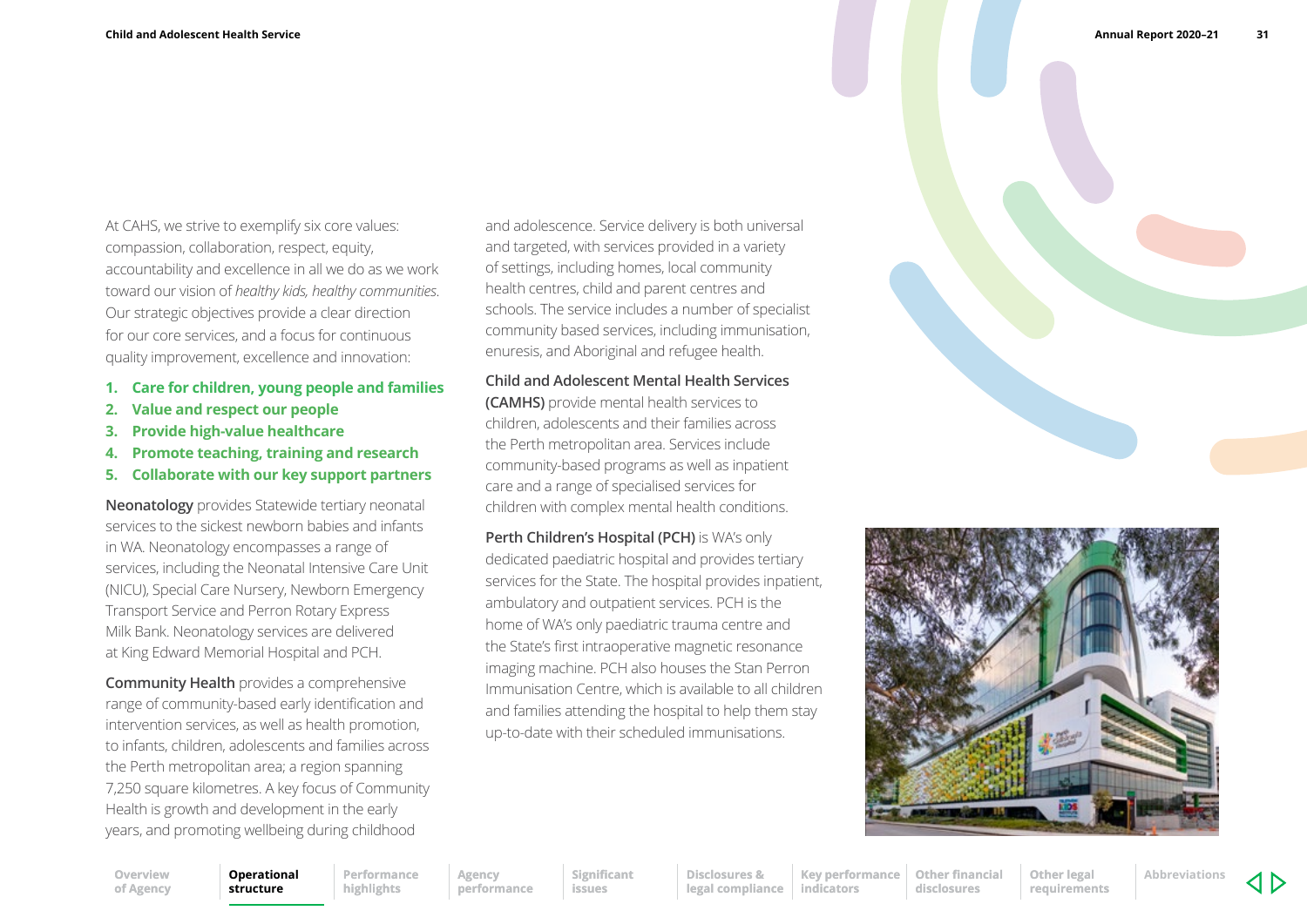#### **Shared responsibilities with other agencies**

CAHS partners with a large number of community and non-profit organisations that make significant contributions to support our patients, clients, families and carers. CAHS values these partnerships, as they are integral to the safe and high quality delivery of paediatric health care services.

CAHS works closely with numerous agencies, including, but not limited to the Mental Health and Disability Services Commissions and the Departments of Health, Education, Aboriginal Affairs, Child Protection and Family Support, and Justice, and the Health and Disability Service Complaints Office.

CAHS recognises the contribution of non-government organisations (NGOs) to the health service, with 'collaborate with key support partners' being one of the five objectives of the CAHS Strategic Plan 2018–2023. Strong partnerships with NGOs facilitate the transition of care from tertiary services to the community and not-for-profit sector, contributing to better health outcomes and a more sustainable health care system.

In 2020–21, CAHS partnered with over 75 NGOs through a range of contractual arrangements, including:

• Those who have a licence agreement for the occupancy of a dedicated space at PCH. These organisations provide services to patients and families without remuneration from CAHS.

- Visiting NGOs who have an access agreement with CAHS, enabling them to visit PCH to provide advocacy, support and education without remuneration from CAHS.
- Those with whom we have a formal contract, awarded after a procurement process, and are funded to provide a range of healthrelated services in the community.

#### **Performance management framework**

To comply with its legislative obligations, CAHS operates under the WA health system's Outcome Based Management Framework. This framework describes how outcomes, services and key performance indicators are used to measure agency performance towards achieving the relevant overarching whole-of-government goal. Key performance indicators measure the effectiveness and efficiency of services provided by the WA health system in achieving the stated desired outcomes.

All WA health system reporting entities contribute to achieving the outcomes through health services delivered either directly by the entities or indirectly through contracts with non-government organisations.

The WA health system's outcomes and key performance indicators for 2020–21 are aligned to the State Government goal of *strong communities: safe communities and supported families* (see Figure 1).

The outcomes for achievement in 2020–21 by CAHS are:

**Outcome 1:** Public hospital-based services that enable effective treatment and restorative health care for Western Australians.

**Outcome 2:** Prevention, health promotion and aged and continuing care services that help Western Australians to live healthy and safe lives.

Figure 2 shows how the different services CAHS provides align to Outcome 1 and 2.

Performance against activities and outcomes is summarised in the Agency Performance section, and described in detail under Key Performance Indicators in the Disclosures and Legal Compliance section commencing on page 122.

**Overview of Agency** **Significant issues**

**Disclosures & legal compliance**

**indicators**

**Key performance Other financial disclosures**

**Other legal requirements**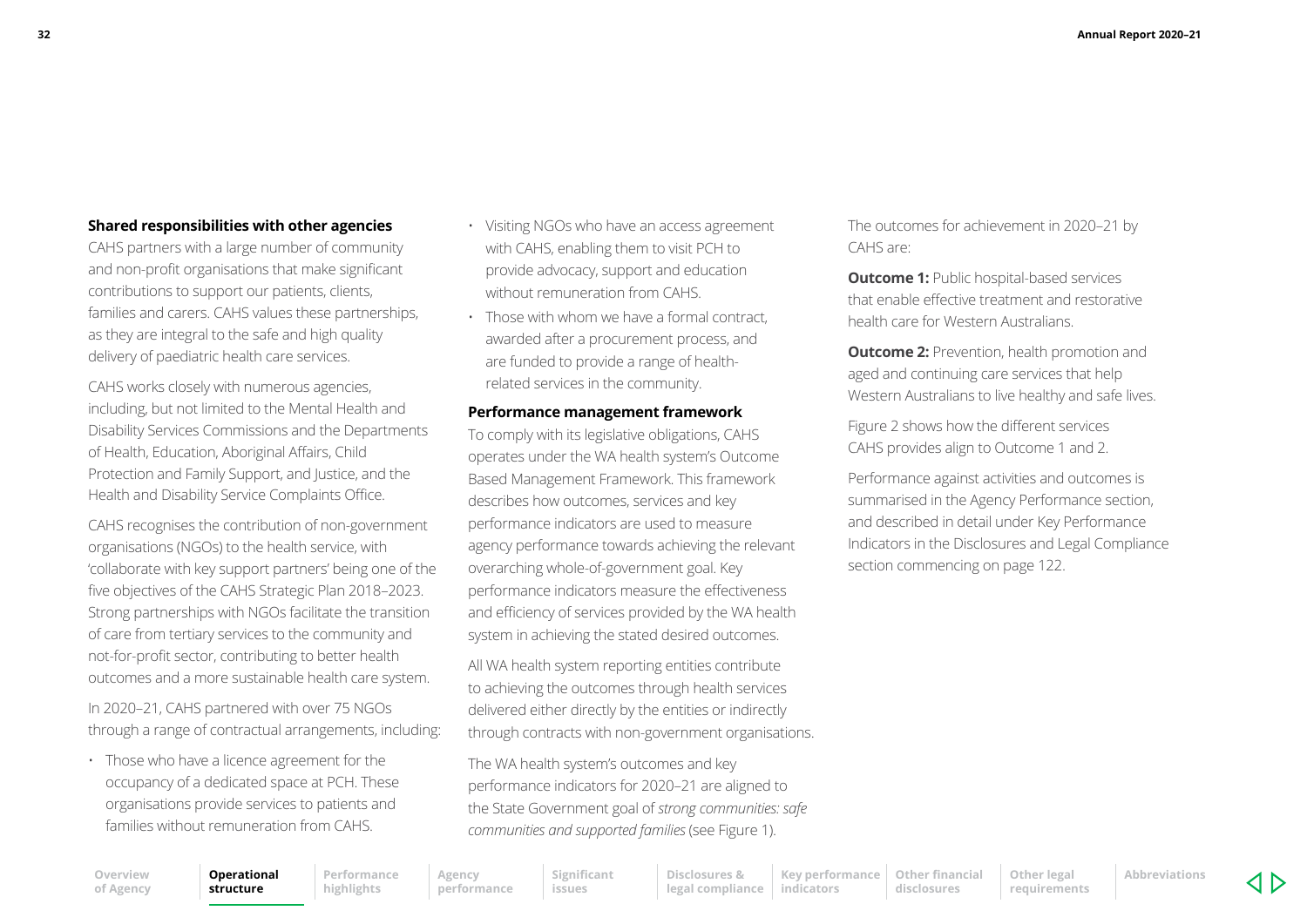IEDOGRAFY<br>Medici Primi

**Overview of Agency**

**Operational structure Performance highlights**

**performance Significant issues**

**Agency** 

**Disclosures & legal compliance**

**indicators**

**Key performance disclosures**

**Other financial Other legal requirements**

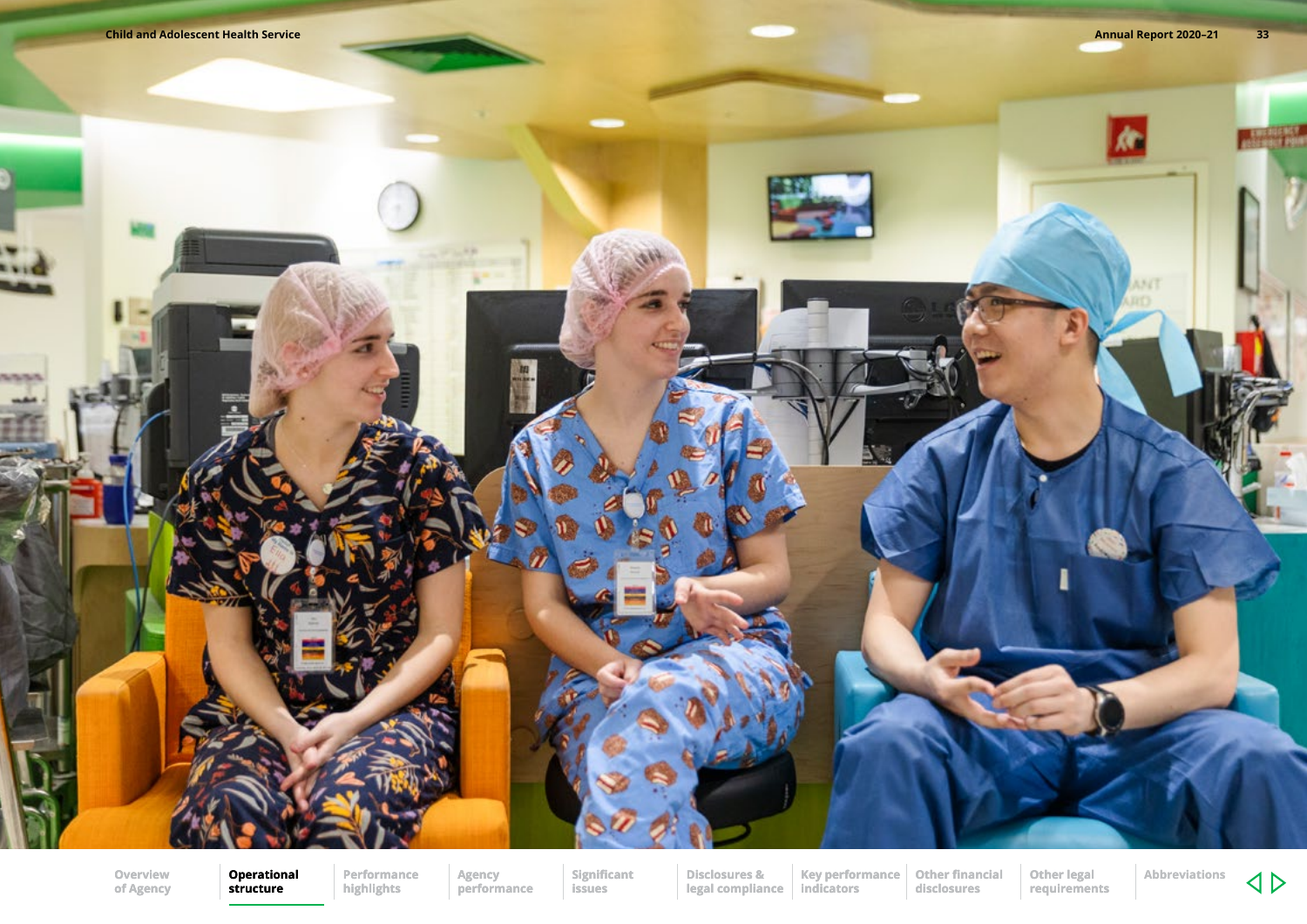**Figure 1: Outcomes and key effectiveness indicators aligned to the State Government goal for CAHS**

#### **WA STRATEGIC OUTCOME (WHOLE OF GOVERNMENT)**

### **Strong Communities: Safe communities and supported families**

#### **CAHS VISION**

### **Healthy kids, healthy communities**

#### **CAHS OBJECTIVES**

**1. Care for children, young people and families 2. Value and respect our people 3. Provide high value healthcare 4. Promote teaching, training and research 5. Collaborate with our key support partners**

|  |  | <b>Outcome 1</b> |  |
|--|--|------------------|--|
|  |  |                  |  |

**Public hospital based services that enable effective treatment and restorative health care for Western Australians.**

#### **Key effectiveness indicators contributing to Outcome 1**

- Unplanned hospital readmissions for patients within 28 days for selected surgical procedures
- Percentage of elective wait list patients waiting over boundary for reportable procedures
- Healthcare-associated *Staphylococcus aureus* bloodstream infections (HA-SABSI) per 10,000 occupied bed-days
- Percentage of admitted patients who discharged against medical advice: a) Aboriginal patients; and b) Non-Aboriginal patients
- Readmissions to acute specialised mental health inpatient services within 28 days of discharge
- Percentage of post-discharge community care within seven days following discharge from acute specialised mental health inpatient services

#### **Outcome 2**

**Prevention, health promotion and aged and continuing care services that help Western Australians to live healthy and safe lives.**

#### **Key effectiveness indicators contributing to Outcome 2**

These are reported by the Department of Health for the whole of the WA health system

**Disclosures & legal compliance**